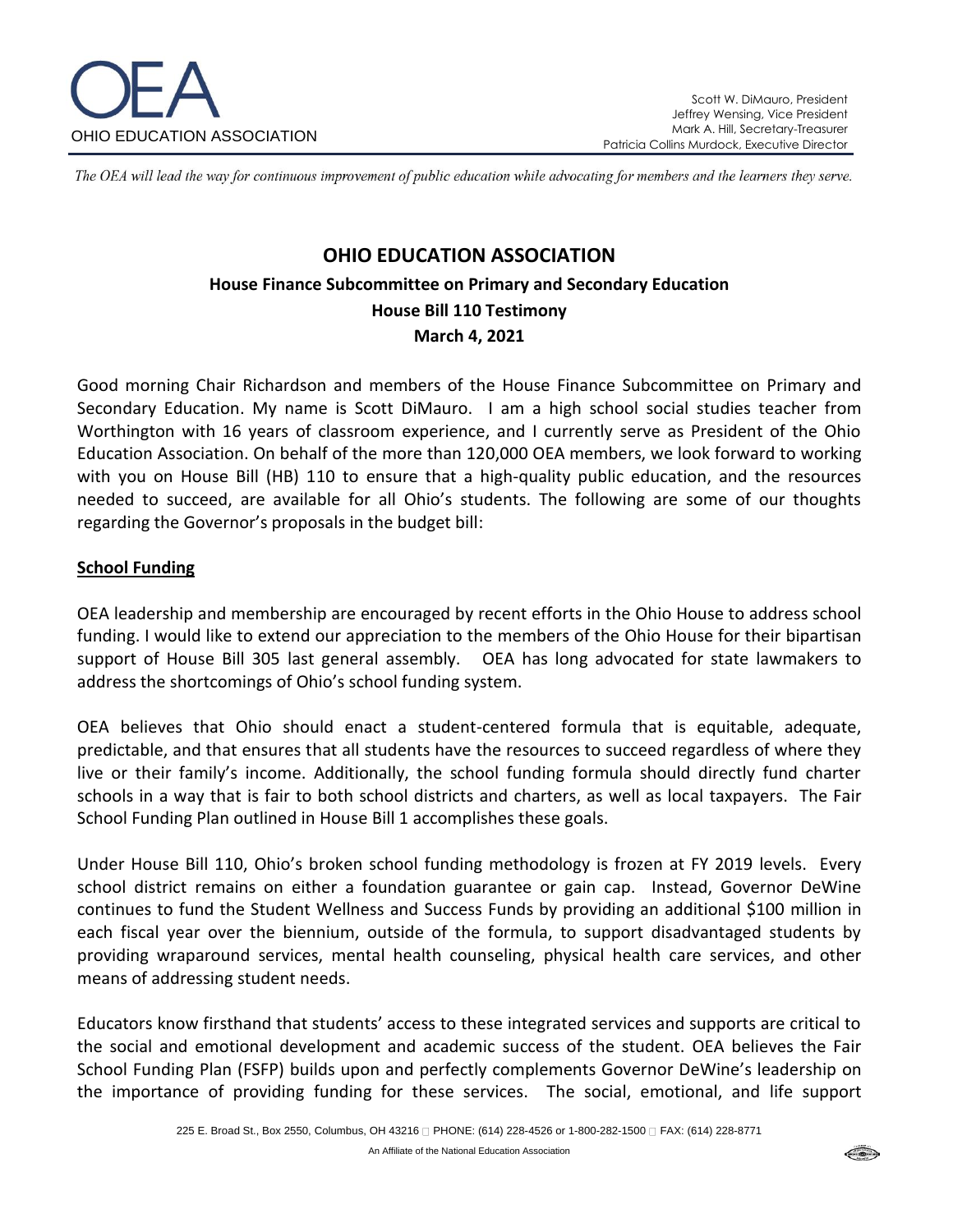component of the FSFP provides \$50 million more per year than the FY23 Student Wellness and Success Funds would provide for these services under the executive budget. This number would only increase if the economically disadvantaged component of the plan was counted as supporting these same wraparound services, which we believe they would.

We urge the Ohio House to incorporate the Fair School Funding Plan into the budget bill. It is time once and for all to move away from our unconstitutional funding system. OEA looks forward to working with members of the legislature to finally deliver the school funding system our children and communities deserve.

### **Student Wellness and Success Fund Expenses**

The budget bill removes professional development regarding trauma informed care and cultural competence from the list of allowable expenses for Student Wellness and Success Funds. OEA is opposed to this change.

Ohio's student body is increasingly diverse, and our achievement gaps demonstrate that Ohio's African-American, Hispanic, English learners, economically disadvantaged, and students with disabilities continue to lag academically behind their white, non-disabled peers. Students who were impacted by poverty, adverse childhood experiences, and homelessness prior to the COVID-19 pandemic have, in many cases, experienced increased poverty-related traumas. To address these achievement gaps and evidences of trauma, Ohio's educators need access to relevant cultural competency and trauma informed education professional development.

Student Wellness funds should continue to be used to address the nuanced learning needs of our increasingly diverse and impoverished student body. For these reasons, OEA requests these programs be reinserted into the approved list of use for the funds.

### **Revised Graduation Requirements**

The Executive Budget would require each student, as a condition of graduation, to provide evidence of having completed and submitted a free application for federal student aid (FAFSA). This can be waived with a letter from parent/guardian or a record from the school that completing the application is impossible or impracticable. OEA opposes this provision. We fully support making higher education more affordable and accessible for Ohio's students. This includes encouraging and providing support to students and families seeking financial aid. However, making completion of a FAFSA form a precondition of graduation is a bridge too far and may present needless obstacles to some students.

The bill calls for several additional changes to the high school graduation requirements for the Class of 2023 and beyond. Those requirements were enacted two years ago in the budget bill. OEA views allowing students to use a course grade of "B" or higher in associated courses as a qualification for the science and citizenship seals as an improvement. However, we would caution against making too many changes to graduation requirements in a budget bill. Separate legislation would allow for greater focus and input on these policies that impact so many students, parents, and educators.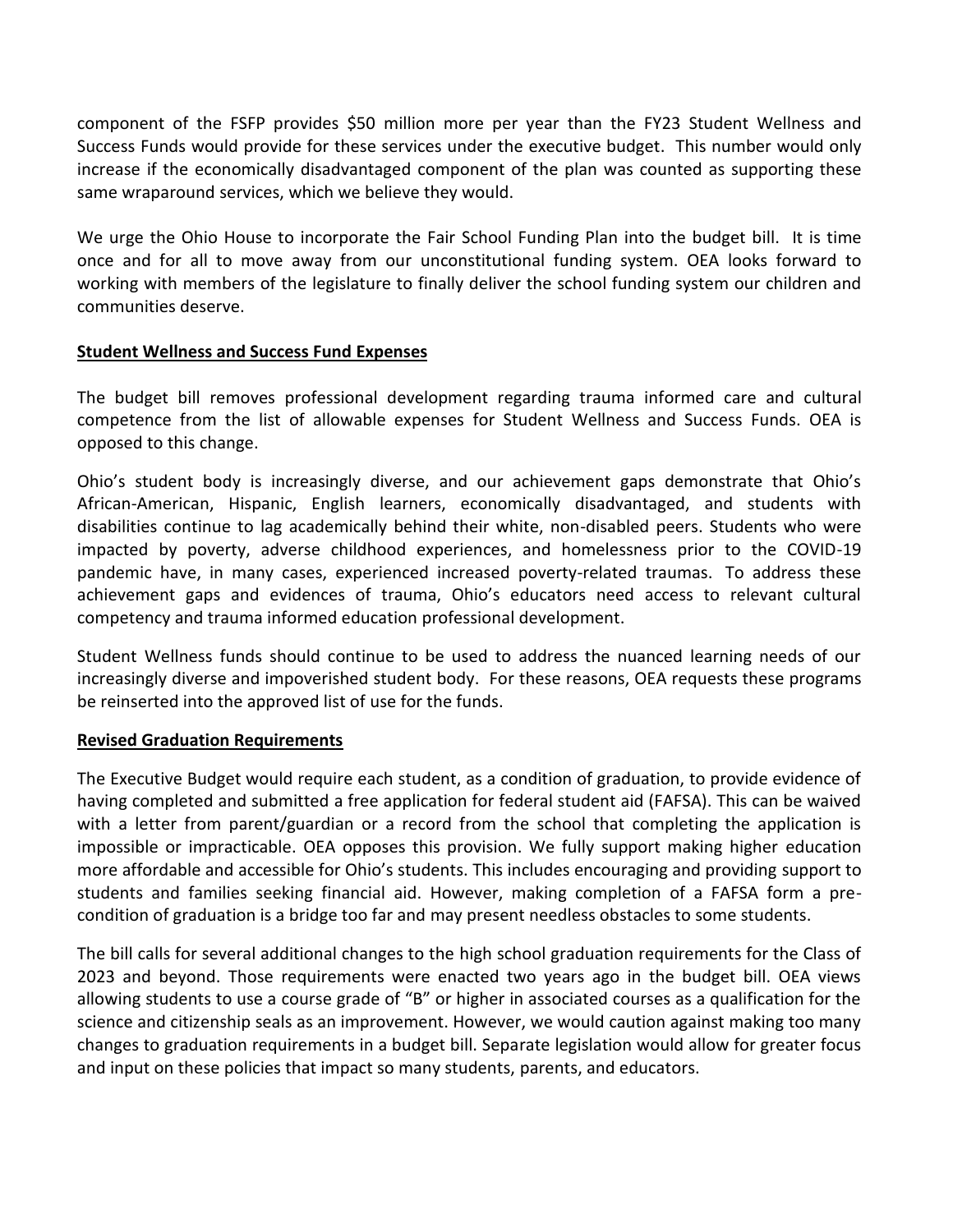# **Academic Distress Commissions (State Takeovers of Local School Districts)**

OEA supports extending the HB 110 provision extending the moratorium on new state takeovers through the 2021-2022 and 2022-2023 school years. State takeovers of local school districts are a failure. Grabbing power from elected school boards and sidelining the voice of classroom educators is the wrong approach to supporting school districts struggling to overcome barriers to learning associated with widespread student poverty and trauma.

The Ohio House took action last General Assembly to repeal the failed state takeover law by passing the bi-partisan HB 154 (83-12). The HB 154 language was also included in the last House-passed biennial budget bill. Unfortunately, that language was omitted from the final version of the budget. HB 110 presents a new opportunity to turn the page on failed state takeovers by returning local control to elected school boards and restoring the voice of educators.

OEA requests that HB 110 include either of two bi-partisan bills (HB 54 and HB 100) that would repeal the failed state takeover law, return local control to elected school boards, restore the voice of classroom educators, and re-engage local communities. (HB 54 is the re-introduced version of HB 154 from the 133<sup>rd</sup> General Assembly.)

## **Computer Science Curriculum**

House Bill 110 contains many provisions related to computer science course curriculum. The bill requires a committee to develop a state plan for computer science instruction for primary and secondary education. Secondly, it phases in a requirement that all K-12 students by the 2024-2025 school year have access to a computer science course offered by their school district or alternate provider approved by the Ohio Department of Education.

While OEA can understand the importance of offering computer science curriculum to students we see many barriers to making this proposal a reality. OEA has identified the following initial set of concerns with the proposal: adequate staffing and training; lack of resources to pay for the computers and software needed to participate in the program; broadband challenges and accessibility; impacts on an already crowded curriculum; and how the needs of special education students will be addressed in the instructional offerings. Additionally, OEA believes that any alternate provider should be required to have non-profit status. No one should profit off the state's lack of resourcing to kids in local public schools.

OEA requests that the computer science provisions be removed from the budget bill and introduced as a stand-alone piece of legislation. This will allow for more time to fully explore the computer science options that currently exist and more thoroughly examine what could be offered in the future.

### **Educator Licenses**

**State Board of Education authority to deny/limit/suspend/revoke:** OEA opposes budget language that would allow the state board of education to take action against a license (deny, limit, suspend, revoke) without considering whether the individual's alleged immoral act, incompetence, negligence,